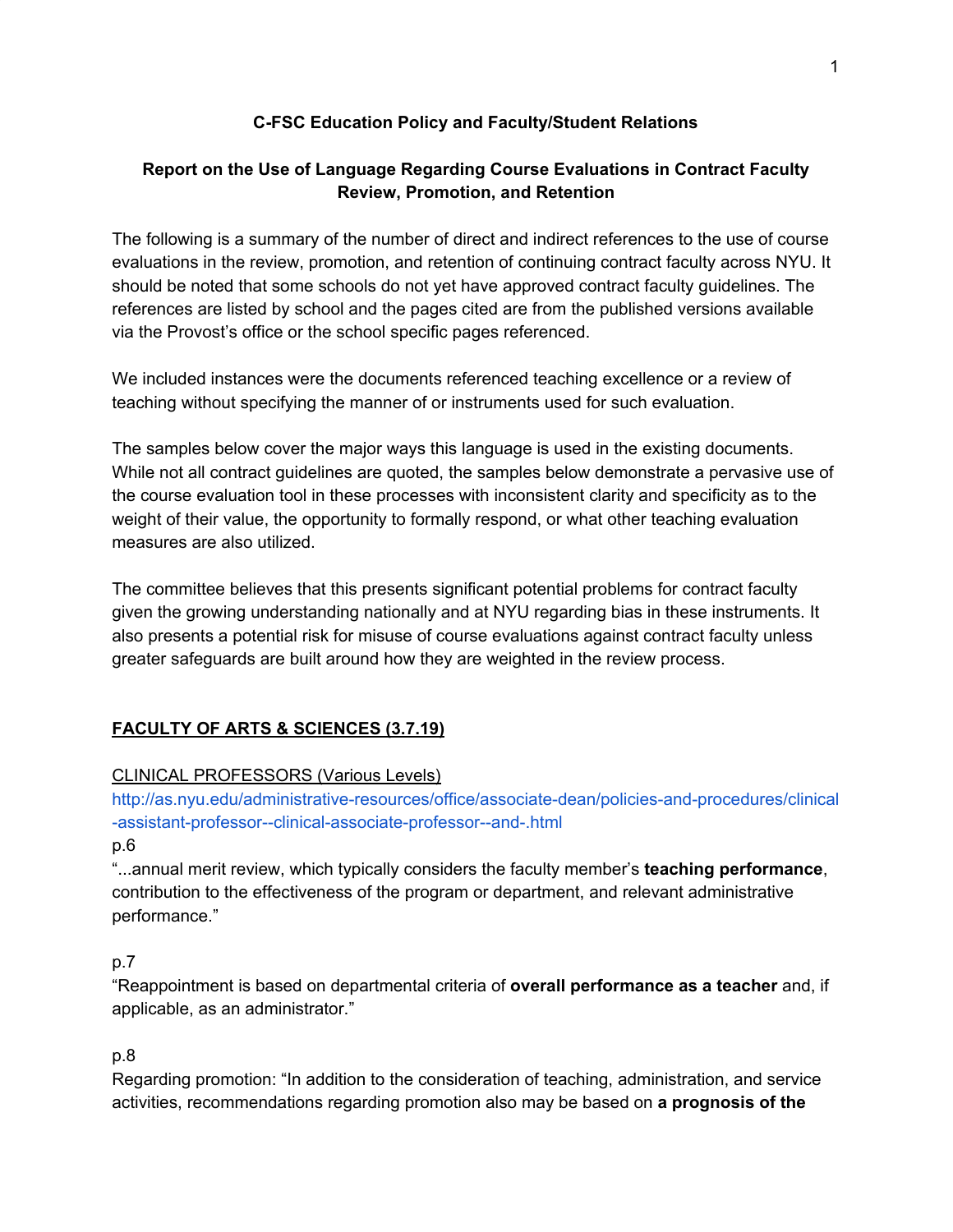**clinical faculty member's future achievements based on dependability, growth, potential, and versatility of the faculty member** as he or she will contribute to the evolving mission of FAS."

#### p.9

"The candidate should submit a personal statement, curriculum vitae, course syllabi, and **teaching evaluations** to the chair or director of the department…"

"The review packet to be presented to the department chair/director and/or the full faculty should normally include...

An evaluation of teaching performance of the candidate, which should include:

### **Course evaluations (provided by the department administration)**

Course syllabi (provided by the candidate)

Reports of classroom observation (provided by department administration or committee)"

#### LANGUAGE LECTURERS (Various Levels)

[http://as.nyu.edu/administrative-resources/office/associate-dean/policies-and-procedures/langua](http://as.nyu.edu/administrative-resources/office/associate-dean/policies-and-procedures/language-lecturer-and-senior-language-lecturer-appointments.html) [ge-lecturer-and-senior-language-lecturer-appointments.html](http://as.nyu.edu/administrative-resources/office/associate-dean/policies-and-procedures/language-lecturer-and-senior-language-lecturer-appointments.html)

#### P.14

"...annual merit review, which typically considers the faculty member's **teaching performance**, contribution to the effectiveness of the program or department, and relevant administrative performance."

### P.15

"Reappointment is based on departmental criteria of **overall performance as a teacher** and, if applicable, as an administrator."

#### P.16

Regarding promotion: "In addition to the consideration of teaching, administration, and service activities, recommendations regarding promotion also may be based on **a prognosis of the faculty member's future achievements based on dependability, growth, potential, and versatility of the faculty member** as he or she will contribute to the evolving mission of FAS."

"The candidate should submit a personal statement, curriculum vitae, course syllabi, and **teaching evaluations** to the chair or director of the department…"

### p.17

"The review packet to be presented to the department chair/director and/or the full faculty should normally include...

An evaluation of teaching performance of the candidate, which should include:

#### **Course evaluations (provided by the department administration)**

Course syllabi (provided by the candidate)

Reports of classroom observation (provided by department administration or committee)"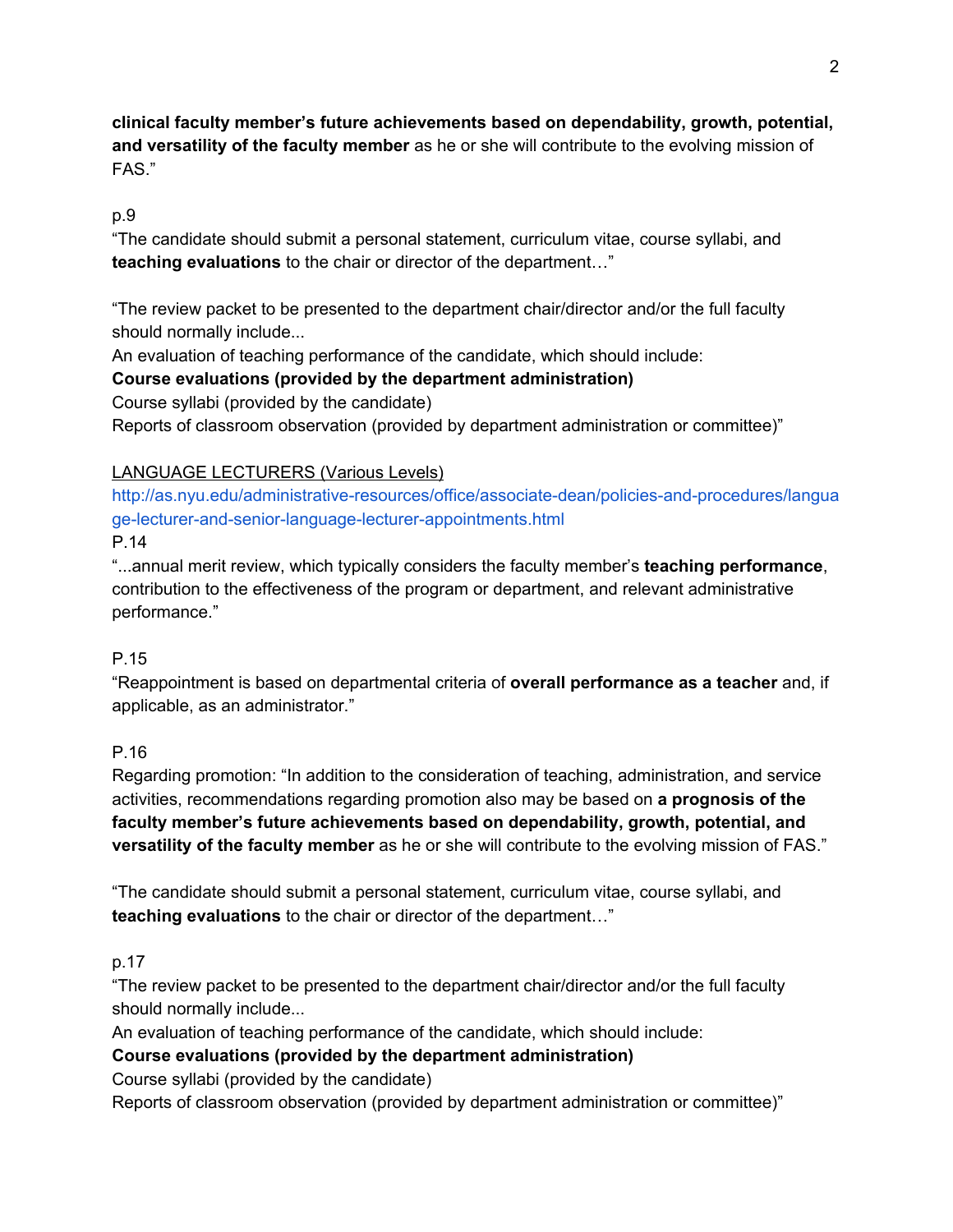### **GALLATIN (Date Not Listed)**

[https://s18798.pcdn.co/gallatin-facultyportal/wp-content/uploads/sites/4510/2018/06/Promotion-](https://s18798.pcdn.co/gallatin-facultyportal/wp-content/uploads/sites/4510/2018/06/Promotion-Policy-and-Practice-School-Guidelines-for-Clinical-Faculty.pdf)[Policy-and-Practice-School-Guidelines-for-Clinical-Faculty.pdf](https://s18798.pcdn.co/gallatin-facultyportal/wp-content/uploads/sites/4510/2018/06/Promotion-Policy-and-Practice-School-Guidelines-for-Clinical-Faculty.pdf)

### CLINICAL FACULTY (Various Levels)

P.4

"The requirements for reappointment of Clinical Assistant Professors as described below depend on evidence of **excellence in teaching**..."

"For promotion to Clinical Associate Professor, excellence in scholarship or research in an academic field and/or continuing accomplishment in a field of the arts or a profession, in addition to **excellence in teaching**…"

## P.5

"Upon being considered for reappointment, the Clinical Assistant Professor… To this material the Dean's office will attach **teaching evaluations** and observations, and advising evaluations."

## P.6

"When a Clinical Assistant Professor wishes, but normally after 6 years, he or she may request at the time of reappointment to be considered for promotion to Clinical Associate Professor… The Dean's office will collect and **include teaching evaluations** and observations, and advising evaluations, but also solicit letters from students and colleagues attesting to the candidate's teaching, advising, and service."

## P.7

"All reviews after promotion to Clinical Associate Professor will be handled by the Dean's office. A decanal committee consisting of at least the Dean, the Associate Dean for Faculty, and the Chair of the Senior Promotion and Tenure Committee will **review the candidate's teaching**, advising and service as well as their scholarly, creative or practical work done since the last contract."

## P.8

"The review for promotion to the position of Clinical Professor, to be undertaken by the Senior Promotion and Tenure Committee, will **focus on teaching**, advising and service, and on the faculty member's scholarly or creative work, or practice. The **faculty member's teaching, advising and service must be demonstrated to have been**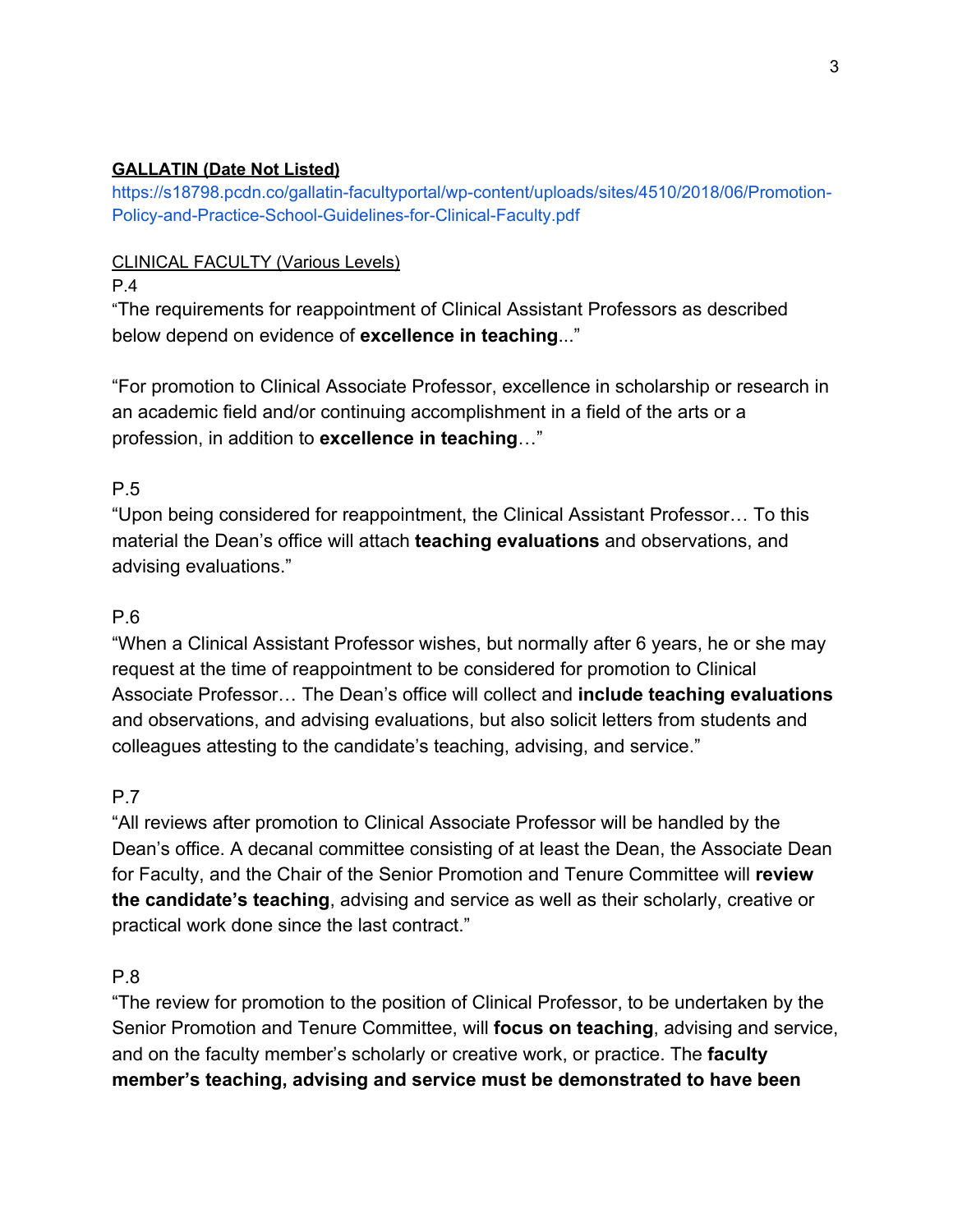**performed with excellence** in the period since the faculty member was appointed Clinical Associate Professor…"

## **SCHOOL OF MEDICINE (3.07.2018)**

FACULTY APPOINTMENTS NOT ON THE TENURE TRACK

[https://med.nyu.edu/for-faculty/sites/default/files/nyu-school-of-medicine-policy-on-facult](https://med.nyu.edu/for-faculty/sites/default/files/nyu-school-of-medicine-policy-on-faculty-appointments-not-on-tenure-tracks.pdf) [y-appointments-not-on-tenure-tracks.pdf](https://med.nyu.edu/for-faculty/sites/default/files/nyu-school-of-medicine-policy-on-faculty-appointments-not-on-tenure-tracks.pdf)

[https://med.nyu.edu/for-faculty/sites/default/files/policy-on-performance-expectations-for](https://med.nyu.edu/for-faculty/sites/default/files/policy-on-performance-expectations-for-research-faculty.pdf) [-research-faculty.pdf](https://med.nyu.edu/for-faculty/sites/default/files/policy-on-performance-expectations-for-research-faculty.pdf)

<https://med.nyu.edu/for-faculty/sites/default/files/expectations-regarding-teaching.pdf> It is not always clear which guidelines specifically apply to contract faculty, but there do not appear to be clear guidelines about how student evaluations are used in the review or promotion of contract faculty.

### **STERN SCHOOL OF BUSINESS (4.2016)**

### CLINICAL ("CONTINUING") FACULTY

[http://web-docs.stern.nyu.edu/faculty/Clinical%20Policy%202016%20April%20FINAL.pd](http://web-docs.stern.nyu.edu/faculty/Clinical%20Policy%202016%20April%20FINAL.pdf) [f](http://web-docs.stern.nyu.edu/faculty/Clinical%20Policy%202016%20April%20FINAL.pdf)

### p.3 Terms of Appointment

Contracts of four or five years are reserved for clinical faculty at the Full Professor rank with a demonstrated record of continuous exceptional **teaching performance** and an unusual level of service or academic contribution to the school.

p. 3 Evidence of teaching performance may include course materials (e.g. syllabi, lecture notes, assignments), course development and innovation, instructor development, peer classroom observations, self-presentation, samples of student writing evidence of continuing influence upon students, examples of learning beyond the classroom, **student evaluations**, etc.

### P. 4 [Annual Merit Reviews]

Clinical faculty members are expected to adhere to the highest levels of performance and commitment to the university and the school and the highest standards of excellence in their fields. Specifically, they should demonstrate teaching excellence, as reflected by a combination of academically rigorous course content, teaching in courses of high strategic value to the school, pedagogical innovation, **student ratings**, student success consistent with high quality teaching, and enrollments. Evidence of teaching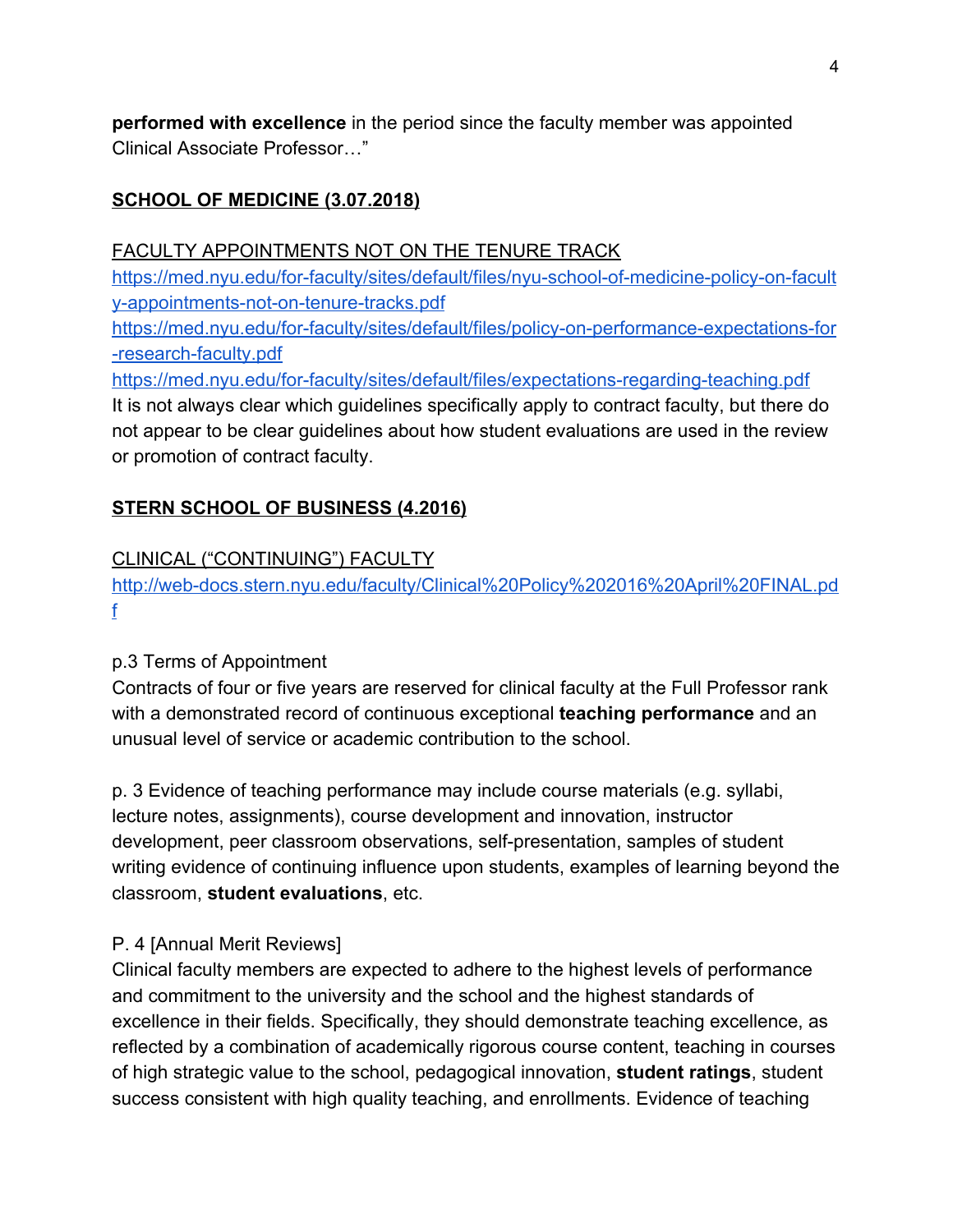performance may include course materials (e.g. syllabi, lecture notes, assignments), course development and innovation, instructor development, peer classroom observations, self-presentation, samples of student writing evidence of continuing influence upon students, examples of learning beyond the classroom, **student evaluations**, etc.

### p. 4 [submissions for Reappointment packages]

There is a link to Annual Merit Review guidelines but is a stern only link [https://sso.stern.nyu.edu/pf/adapter2adapter.ping?IdpAdapter=LDAPAdapter&SpSessio](https://sso.stern.nyu.edu/pf/adapter2adapter.ping?IdpAdapter=LDAPAdapter&SpSessionAuthnAdapterId=referenceID&TargetResource=https%3A%2F%2Fwww.stern.nyu.edu%2Fuser%2Fchallenge%3Fdestination%3Dnode%2F23491) [nAuthnAdapterId=referenceID&TargetResource=https%3A%2F%2Fwww.stern.nyu.edu](https://sso.stern.nyu.edu/pf/adapter2adapter.ping?IdpAdapter=LDAPAdapter&SpSessionAuthnAdapterId=referenceID&TargetResource=https%3A%2F%2Fwww.stern.nyu.edu%2Fuser%2Fchallenge%3Fdestination%3Dnode%2F23491) [%2Fuser%2Fchallenge%3Fdestination%3Dnode%2F23491](https://sso.stern.nyu.edu/pf/adapter2adapter.ping?IdpAdapter=LDAPAdapter&SpSessionAuthnAdapterId=referenceID&TargetResource=https%3A%2F%2Fwww.stern.nyu.edu%2Fuser%2Fchallenge%3Fdestination%3Dnode%2F23491)

**Student evaluations** since the last review (both an aggregated summary across courses and complete Course Faculty Evaluations (CFE) reports for all course sections taught)

Sample syllabi (or access to online teaching sites) List of advisees (graduate and undergraduate) Where appropriate, reports of peer observations, including formal assessments of teaching effectiveness

P.6 [ submissions for promotion]

**Student evaluations** since the last review (both an aggregated summary across courses and complete Course Faculty Evaluation (CFE) reports for all course sections taught)

Sample syllabi (or access to online teaching sites)

List of advisees (graduate and undergraduate)

Where appropriate, reports of peer observations, including formal assessments of teaching effectiveness

## **STEINHARDT (No Date)**

### CLINICAL FACULTY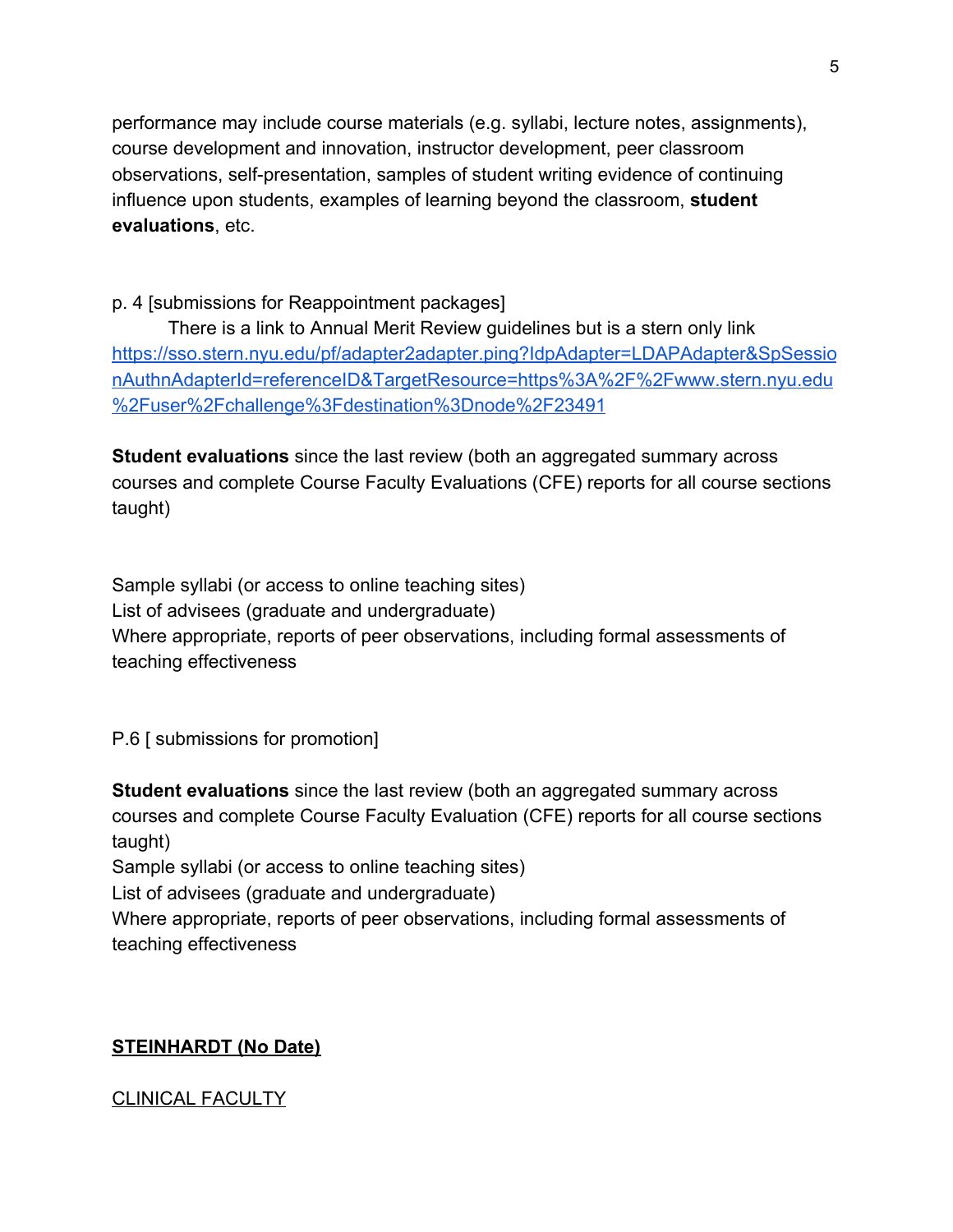[https://steinhardt.nyu.edu/scmsAdmin/media/users/cb5/Clinical\\_Guidelines/Clinical\\_Fac](https://steinhardt.nyu.edu/scmsAdmin/media/users/cb5/Clinical_Guidelines/Clinical_Faculty_Appointment_Guidelines_Final_12-7-10.pdf) ulty Appointment Guidelines Final 12-7-10.pdf

The primary responsibilities of clinical faculty involve **superb teaching** and mentoring students into their chosen fields. P. 1

Criteria for Appointment at all levels: In all cases, **excellence in teaching** and mentoring students is required. P. 4

# Reappointment

The department peer review committee thoroughly reviews, and includes in the docket, the annual Faculty Professional Activities Report and other materials, which should include: • **Student evaluations of teaching** during the appointment period (and end of prior appointment period, if applicable). • Peer observations of teaching that are conducted annually by a senior member of the department during the appointment period.

# Promotion

Teaching:

o Versatility – that is, **excellence in teaching at more than one level** (undergraduate, masters, advanced graduate) and in more than one form (e.g., lecturing to large groups, conducting discussion groups and seminars, directing field experiences in the particular discipline, guiding independent study or research).

o Excellence in course or program development.

o Exemplary and unique student achievement (which may include but is not limited to local, national, and international conference presentations, teaching awards, training grants) .

Widespread reputation for **excellence in teaching** (e.g., testimony from former students, colleagues, and client groups, data, and various awards or other recognition relevant to teaching and mentoring). o Widespread reputation for excellence in student mentoring and career advisement. o Concerted effort to engage colleagues, locally and nationally, in conversations about teaching and learning the particular discipline (e.g., organizing or leading teaching workshops, teaching-related conference presentations). o Advising, mentoring, and nurturing students and early career faculty.

Review Materials 3. Current CV. 4. Personal statement, summarizing contributions. 5. Professional portfolio, if applicable. 6. Letters from faculty, staff, and students.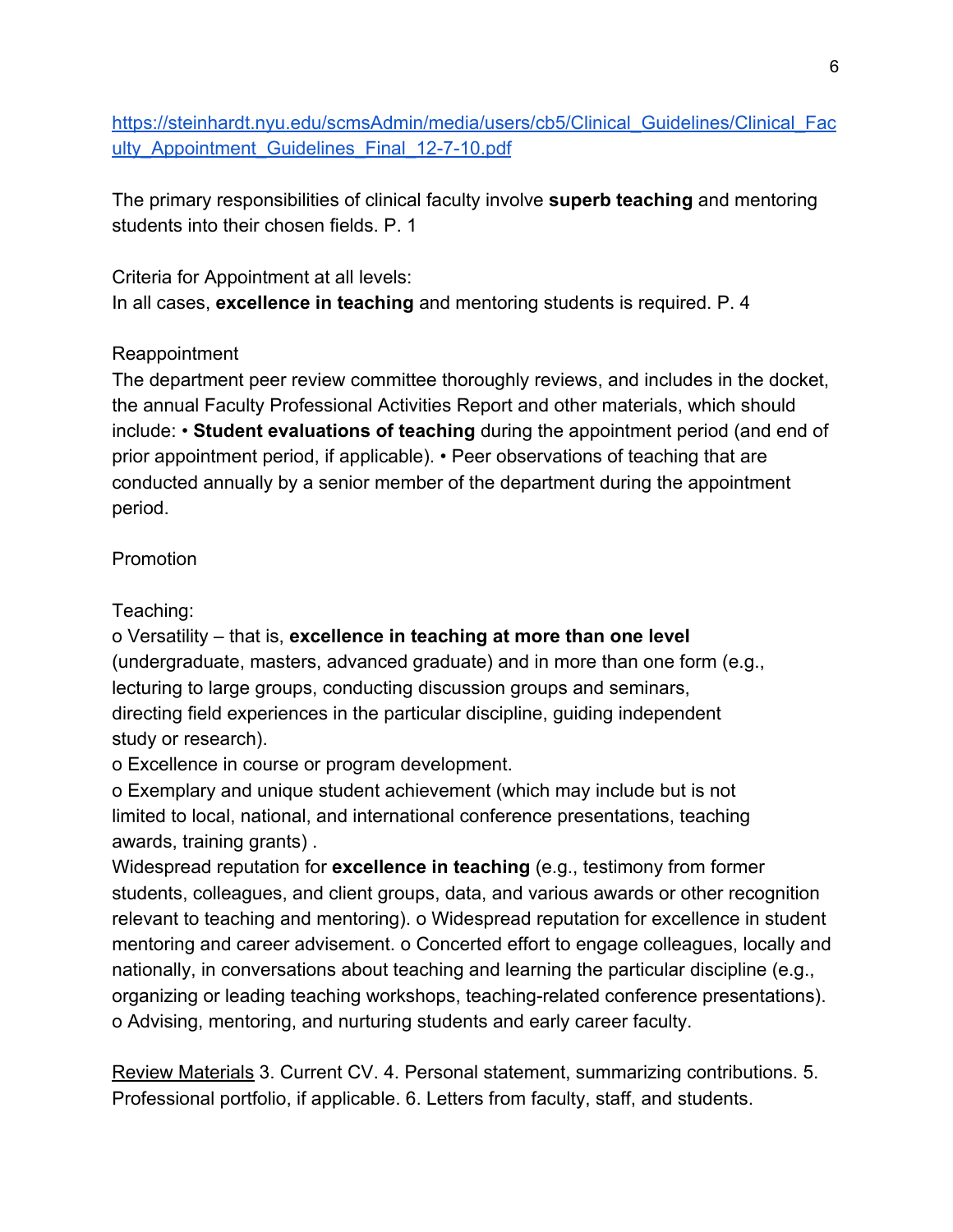**Teaching evaluations.** 8. Recommendation from Department Peer Review Committee. 9. Recommendation from department chairperson. 10. Letters from external referees. P. 11

Appendix A: Suggested Activities to be Included in the Review Process (\*\*\*notice NO inclusion of evals here) P. 12

Excellent. • Documentation of excellent performance in teaching includes outstanding performance in classroom teaching, advising, and mentoring. Evidence of more widespread impact of scholarship about teaching is helpful, but given that the primary role of many clinical faculty is classroom teaching, outstanding classroom teaching, and fieldwork can be sufficient for a rating of excellent. • Evidence of movement toward national visibility and clinical expertise also can contribute toward an excellent rating in teaching and may include documentation of an active role in communicating instructional efforts and innovations nationally and internationally. • This documentation may include scholarly presentations and/or publications about teaching or clinical practice. Other forms of evidence may include documentation of widespread impact of instructional materials and activities created by the clinical faculty member (e.g., textbooks, videos, Web pages, publications, catalogs, CDs, conference presentations). • Teaching awards (University, School, and external) may also provide evidence of teaching excellence.

Appendix B: Guideline for Reviews P. 15 Competency as TEACHER Demonstrated Through ▪Syllabi ▪**Student Feedback Forms** (and teacher response sheet) ▪Teaching Portfolios

Appendix C: P. 17 RECOMMENDATION FOR CLINICAL REAPPOINTMENT List of supporting materials used in review: **Course faculty evaluations,** peer observations, syllabi or URL (required)

 A. Teaching Summary (please provide an overview of the faculty member's teaching effectiveness such as **course faculty evaluations,** letters from students, teaching awards, e

**TISCH**

ARTS PROFESSORS (All Levels) 11.8.2013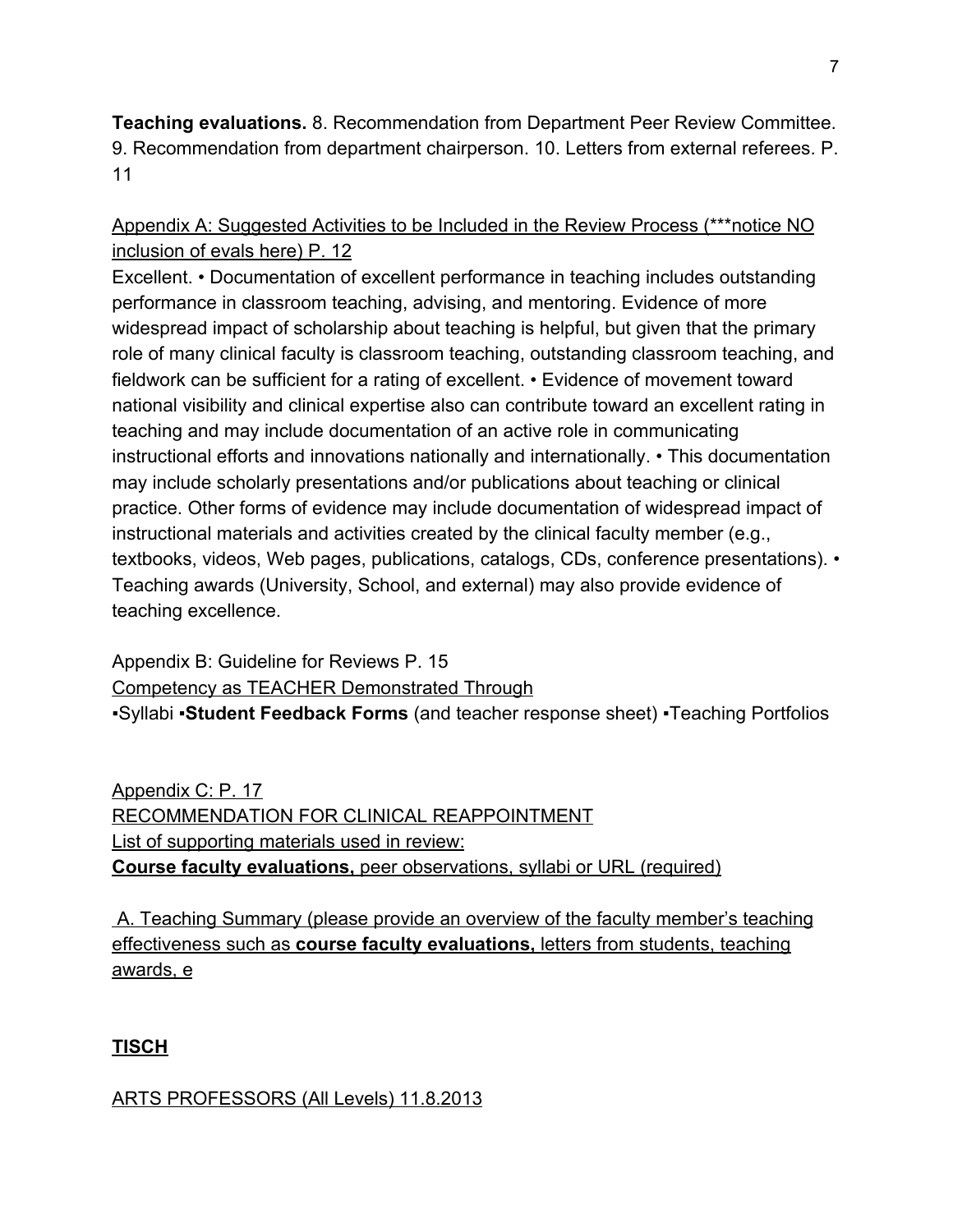[https://tisch.nyu.edu/content/dam/tisch/faculty-services/Arts%20Professor%20Policy%2](https://tisch.nyu.edu/content/dam/tisch/faculty-services/Arts%20Professor%20Policy%20Document.pdf) [0Document.pdf](https://tisch.nyu.edu/content/dam/tisch/faculty-services/Arts%20Professor%20Policy%20Document.pdf)

"4.1… Guiding criteria for the Department Chair's probationary year review may include, without limitation: **evidence of commitment to teaching excellence**, teaching syllabi, classroom observations, reports from area heads, professional activities and the quality of service contributions to the Department and to the School."

"4.2 The Department Chair shall conduct an annual review… the criteria used to evaluate **success in the areas of teaching**... "

"5.3 The candidate should prepare a docket that contains the following…

v. **Teaching evaluations for the years since appointment.** (It is the responsibility of candidates to request and include their teaching evaluations in their dockets.)"

"6.6 The candidate prepares and submits a docket to the Departmental Arts Professor Promotions and Review Committee, containing the following...

vi. **Teaching evaluations for the years since appointment** (It is the responsibility of the individual faculty member to request and include their teaching evaluations in their docket.)"

"7.1 To merit promotion to Associate Arts Professor, **candidates must have a record of** substantial artistic, academic, curatorial, or other professional activity and **effective teaching.**"

"7.2 Candidates for promotion to Associate Arts Professor must demonstrate a commitment to teaching as a vital and central activity and **an exceptional record of teaching** since their initial appointments as Assistant Arts Professors. A **dedication to instruction and to fostering student growth and development** is essential for all Tisch faculty members and especially for Associate Arts Professors."

"8.3 Candidates for promotion to Arts Professor must be able to demonstrate that **they have maintained teaching and fostering student growth and development as a vibrant and fundamental activity.**"

"9.3 The Arts Professor eligible for reappointment prepares a self-report that documents maintenance of the three areas:

- a. An active professional profile of high standards
- **b. Excellence in teaching**
- c. Distinguished service